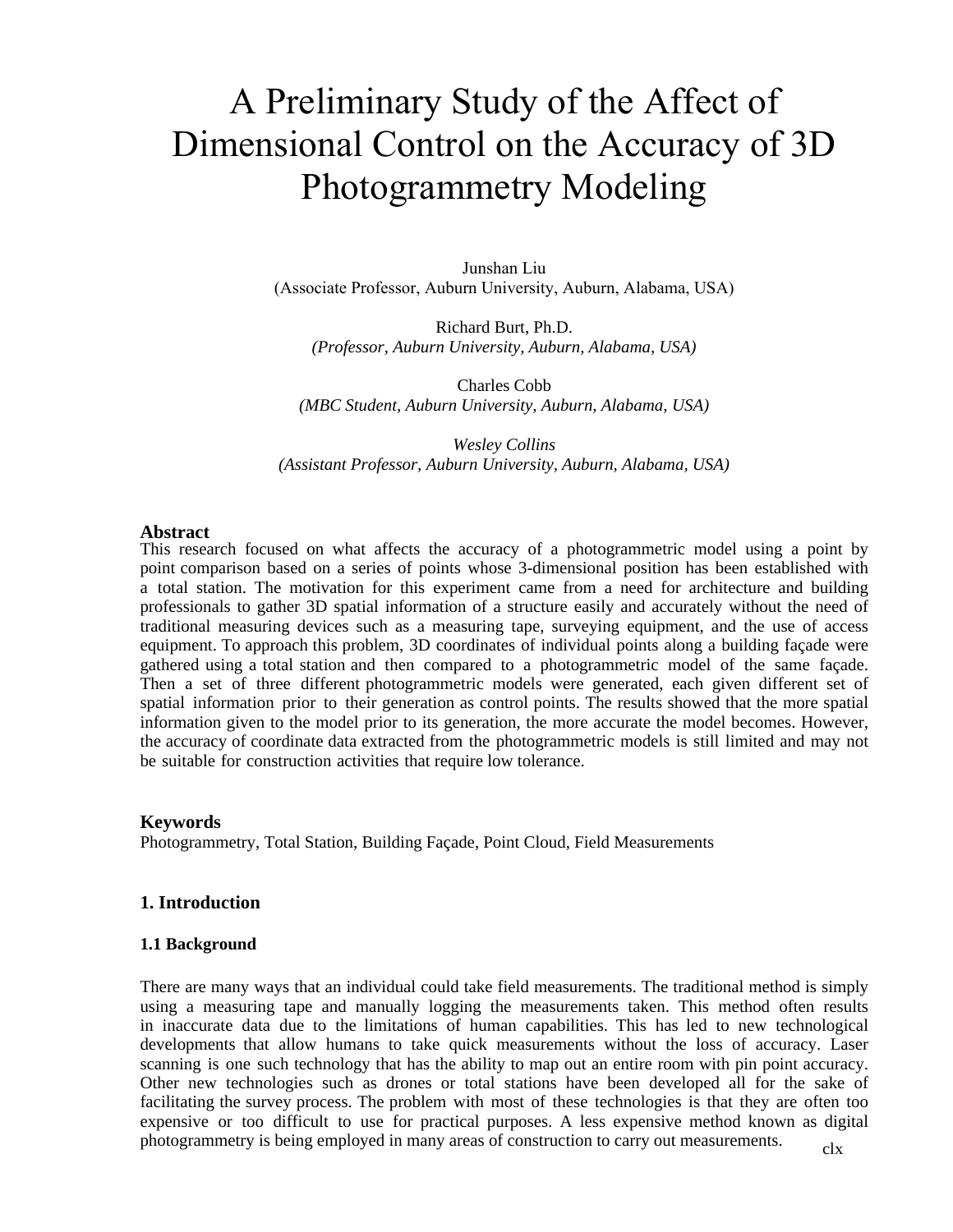Digital photogrammetry is an emerging technology that uses 2D images captured by a digital camera to acquire dense 3D geometric information for real-world objects. Because it is relatively new, a lot of research is being currently conducted assessing its practical purposes for commercial use. Digital photogrammetry has the potential to provide a contractor spatial information that could be used for many different purposes. Past research concerning the accuracy of digital photogrammetry technology indicates that most errors manifest itself due to the quality of the camera being used, the quality of the photos taken, and the functionality of the software used to generate the 3D model (Dai and Lu, 2010).

The main purpose of this research is to investigate how dimensional control affects the accuracy of a 3D model for a building façade generated using photogrammetric data. For this purposes accuracy was measured relative to a total station. It looked at how one can obtain 3D information using a photogrammetric package complemented by total station control. This information then was analyzed in relation the x, y, z coordinates found using the photogrammetry package. This package included the use of a Leica T camera and the photogrammetry software Agisoft PhotoScan Professional. Photos were taken using the Leica camera and then uploaded to the software to generate a model in which coordinates for certain points would be generated. These coordinates were compared with the coordinates obtained via the total station to see what differences exist.

## **1.2 Literature Review**

## **1.2.1 Fundamentals of digital photogrammetry**

The American Society of Photogrammetry and Remote Sensing (ASPRS) define photogrammetry as "the art, science, and technology of obtaining reliable information about physical objects and the environment through process of recording, measuring and interpreting photographic images and patterns of recorded radiant electromagnetic energy and other phenomena." In other words, the primary application of photogrammetry is to reconstruct an object taken from digital photographs into a 3D format (Liu & Kang, 2014). The actual data acquisition process of photogrammetry includes photographing an object in the field and then uploading those images onto a photogrammetry software which then stiches the images together to form a 3D point-cloud representation of the photographed object. What is essential of this technology is that the photogrammetry software uses mathematical models to describe the relationships between two spaces based on corresponding points of known coordinates in each of them (Mikhail & Weerawong, 1997). So the software recognizes similar points within the photographs and can then logically deduce how the images are related to each other to form a 3D model. The mathematical equations underlying photogrammetry are based on collinearity equations that unify the image coordinate system in the camera with the coordinate system in a global space (Dai & Lu, 2010). Thus, the x,y coordinates of a point within the image will be translated into a x,y,z point in a 3D space (Dai & Lu, 2010). Figure-1 illustrates the basic principles behind photogrammetry and how the camera interprets the global space.

### **1.2.2 Applications of photogrammetry**

The applications of photogrammetry can be categorized into five major categories (Liu & Kang, 2014): 1) architecture and heritage preservation, 2) engineering applications, 3) industrial applications, 4) forensics and accident reconstruction, and 5) medical applications. It is apparent that photogrammetry has the ability to cross over into many different professions and still be used successfully. Photogrammetry has been used to determine vehicle information in car accidents such as Princess Diana's accident in France (Fenton and Ziernicki, 1999). It has been used to determine who lies in fault after traffic accidents by being able to reconstruct accident scenes from photographs and acquire data from these models (Tao & Pei, 2009). Photogrammetry is also used to measure the impact of natural disasters and geological information (Du  $\&$ Teng, 2009), and to obtain detailed topographic information of large wood restoration projects (Russell, 2015).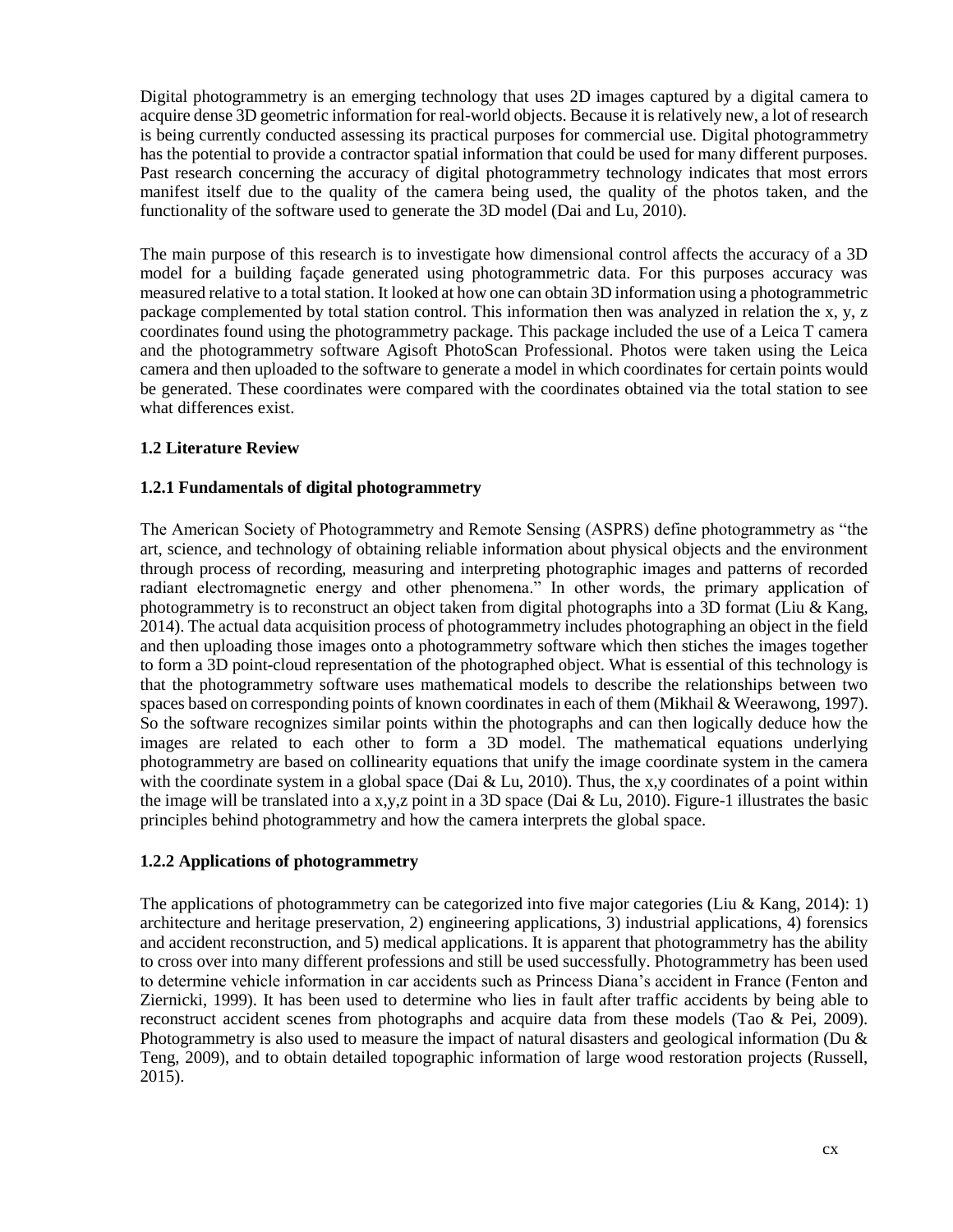

**Figure-1: Basic principles behind photogrammetry and how the camera interprets the global space**

It is clear that photogrammetry has many uses within many different industries. However, there is one industry that photogrammetry is particularly suited towards: the construction and engineering industry. For example, it has been determined that photogrammetry is a suitable process for measuring structural deformations with a high level of accuracy (Ye, et. al, 2011). Using photogrammetry during the planning stages of construction comes with its own set of benefits such as organized site layouts, optimized site activities and improved construction productivity (Zhu & Brilakis, 2009). In some research laser scanning and photogrammetry are being used in conjunction by using photogrammetry to determine the basic shapes and then using laser scanners to flesh out the fine details (El-Hakim et al., 2004).

## **1.2.3 Benefits of photogrammetry**

Before photogrammetry a site engineer was responsible for manually measuring objects using a traditional measuring tape and then recording the data on the site (Dai  $\&$  Liu, 2010). The issues associated with this technique are inaccurate reading due to factors such as human error, prolonged time spent in the field, and defective equipment. As an alternative, an engineer can simply take photographs of the object in question and acquire the data later using photogrammetry software. The benefits to using this method are apparent and include:

Measurements can be taken effortlessly on building products situated in hazardous areas.

The amount of time acquiring data is significantly reduced.

The alignment of building products can be monitored by taking pictures at different times.

### **1.2.4 Accuracy of photogrammetry**

Since the late 1990s, there has been a lot of research conducted on the feasibility of photogrammetry within the industry. Accuracy is the most important characteristic as it determines whether data is credible. Most research agrees that using a digital camera to take on-site photos of objects is a promising way to generate measurements at an accurate level (Kim, *et. al*., 2011). The research was also quite clear as to what factors actually cause errors in the measurements generated by image-based models. The most common reasons for data errors are as follows: 1) the quality of the camera used, 2) the quality of the photos taken, and 3) the functionality of the photogrammetry software (Dai  $& Lu, 2010$ ). Most people tend to agree that closerange photogrammetry is the most effective (Leitch & Coon, 2012). A major issue when taking photos of objects on site is the fact that most construction sites are littered with miscellaneous materials. Often these materials lie in the path of the desired object in question. This can be circumvented by taking a photo from many different angles to provide the software enough information to create an accurate model. In general, most research agrees that photogrammetry is a promising software as long as it is used for the right application.

## **2 Methodology**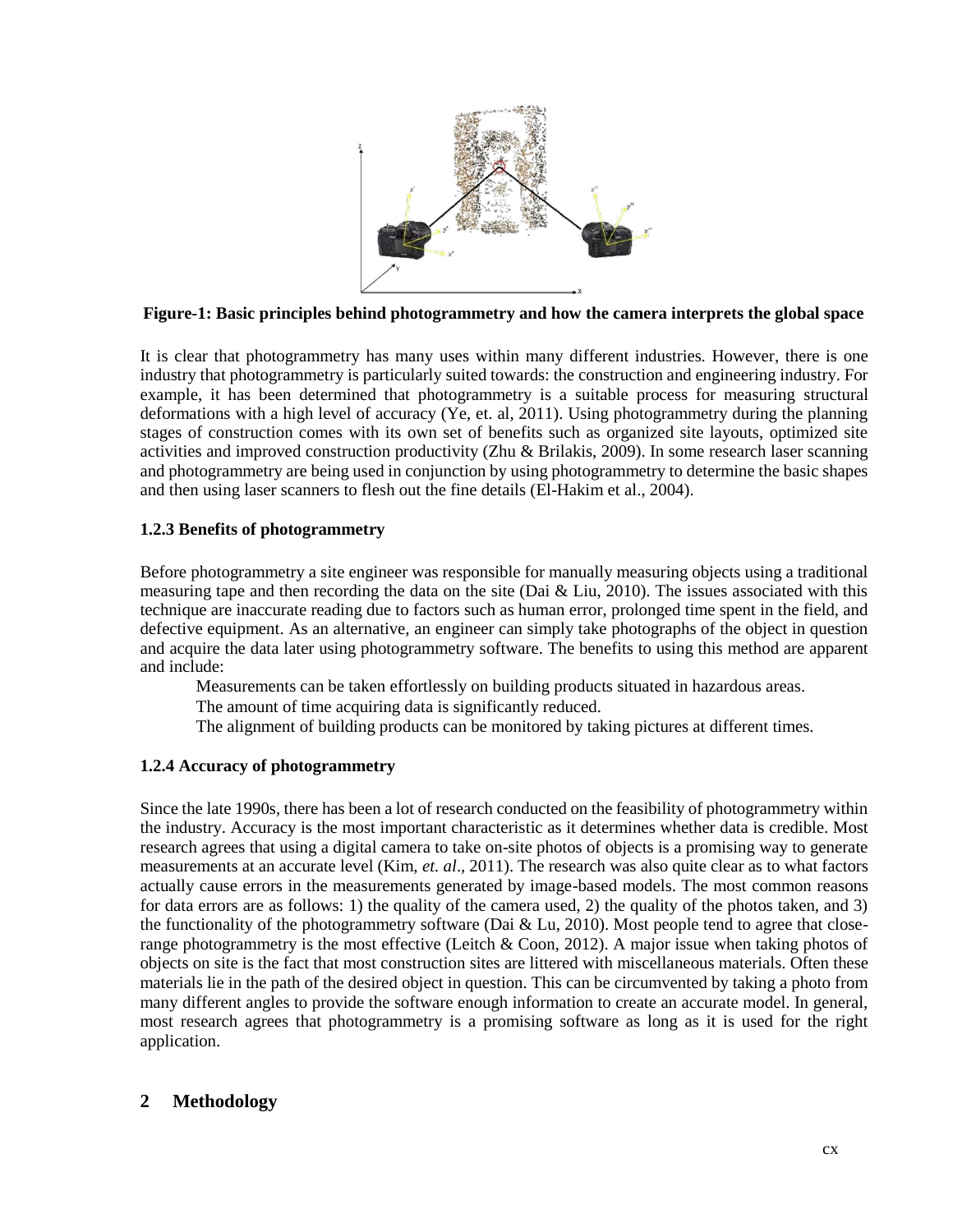In order to gather research data an appropriate site needed to be selected. This site needed to meet a certain criteria so that it could be directly applicable to someone working in the professional world. For example, in the professional world a person most likely will take measurements of objects from corner to corner or from one edge to another of a structure for a certain application. For this reason a building was chosen with features that had very distinct edges. In this case, a façade with a high number of window mullions was chosen due to each mullion having distinct corners and edges.



**Figure-2: Building Façade and Point Map**

Quantitative data in this experiment was gathered in order to compare the accuracy of a photogrammetric model with the accuracy of a total station. Accuracy was tested by measuring chosen points along the façade. Prior to any data collection each point was manually selected along the surface of the façade. Each point chosen was a section where one window mullion intersected with another. The reason for this was that it made measuring these points more accurate with a distinct corner. A total of 67 points were chosen in this fashion, named as 'P\*\*'. The next step was to place control points along the surface of the building. These control points (named as 'CTL\*\*') were placed in such a way so that they were spread across the surface of the façade evenly. The purpose of these control points was to provide the future model information that it could use to identify the coordinates of the other 67 points. The façade and point map are pictured below in Figure-2.

### **2.2 Process**

The photogrammetry software used for this research was known as Agisoft PhotoScan Professional. This software utilizes photos taken from a digital camera and processes them to generate a 3D point cloud model. The photo taking process was done methodically in order to ensure that the model generated was as accurate as possible. Agisoft PhotoScan recommends that the user take photographs to ensure that there is at least a 60% overlap between consecutive photos. This way the software can more easily identify common points within the photographs and stitch together a model. In the horizontal direction the 60% overlap was achieved by stepping two feet to the side each time a photo was taken until the entire length of the building was covered. To help visualize this 60% overlap a sequence of three photos is shown below in Figure-3. To ensure a 60% overlap in the vertical direction common sense was employed to make sure there were enough like elements within each photo. The photos used for this project were taken from a distance of 15 feet away from the surface of the building and using a 50mm zoom on the camera. The camera was positioned on a tripod for each photograph to prevent any human error that might be generated from holding the camera manually.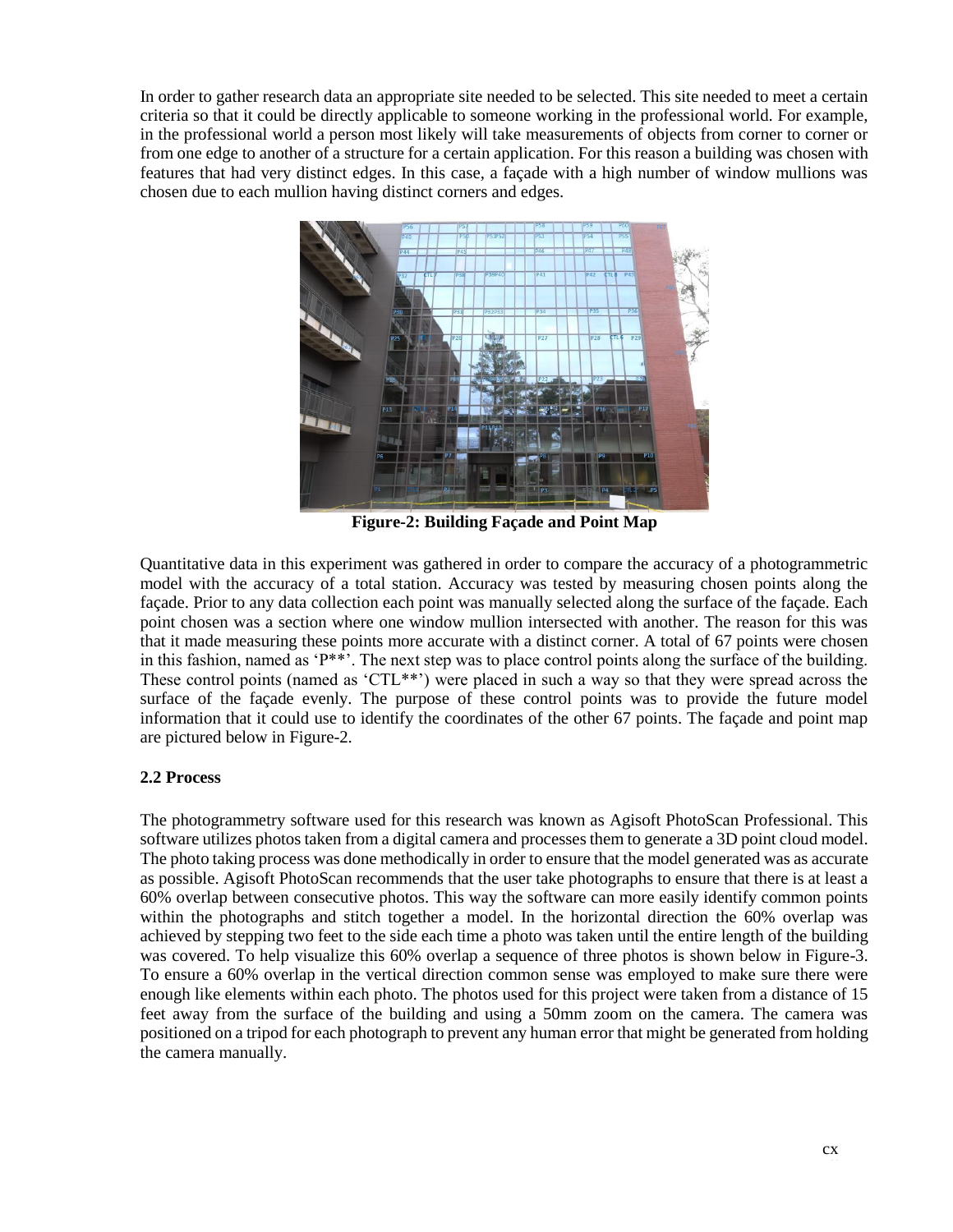

**Figure-3: Example of a Set of Photos Taken**

A Leica TS06 total station was used to gather the coordinates of each point and control point on the facade. The total station was positioned at an arbitrary distance from the building and was set to NP-Precise which stands for "no prism precise". Each point and each control point was located through the total station's scope and measured. This provided an x, y, z coordinate of each point based on the initial location of the station. These coordinates are assumed to be the base-line data that will be used to compare the data collected via the photogrammetric models generated using Agisoft PhotoScan.

A set of 3 point cloud models was developed using Agisoft PhotoScan to process photos of the façade: the first model was created without giving the software any control points, the second model was created with the coordinates of four control points, and the last model was created with data of all eight control points. The reasoning for generating models with different sets of control points was to observe whether the amount of dimensional control points used affected the accuracy of individual points compared to the total station coordinates.

# **3. Results and Discussion**

The main results of this experiment are presented in a graphical manner using images of the façade with color coded points placed along it. Each color denotes a different level of accuracy. The coordinates are displayed in feet. The levels of accuracy were measured with six different ranges: less than 1/8", 1/8" to  $1/4$ <sup>"</sup>,  $1/4$ " to  $1/2$ ",  $1/2$ " to  $3/4$ ",  $3/4$ " to  $1$ ", and greater than 1".

Figure-4a shows the point map associated with the coordinates derived from the model that did not used control points. It is evident that the points become less accurate towards the top of the building than at the bottom. The majority of the points located at the top are all off by more than 1". It is noted that the points around control point 2 are also far more inaccurate than the points located around the other lower control points: control 1, control 3, and control 4. Another interesting note is that the points along the edges of the building are all also over 1" off. Figure-5a is a map of all points with a discrepancy over 1" listed with the difference of the total station coordinates with that of the coordinates generated using Agisoft PhotoScan.

Figure-4b shows the point accuracy map of the photogrammetric model that used the lower four control points. As shown in Figure-5b, it appears as if the points become less accurate towards the top of the façade than at the bottom as well. However, compared to the model that used no control points, the points along the top of this model have increased in accuracy since control points were added. The coordinates around Control Point-2 have increased in accuracy as well as many of the points in the center of the model.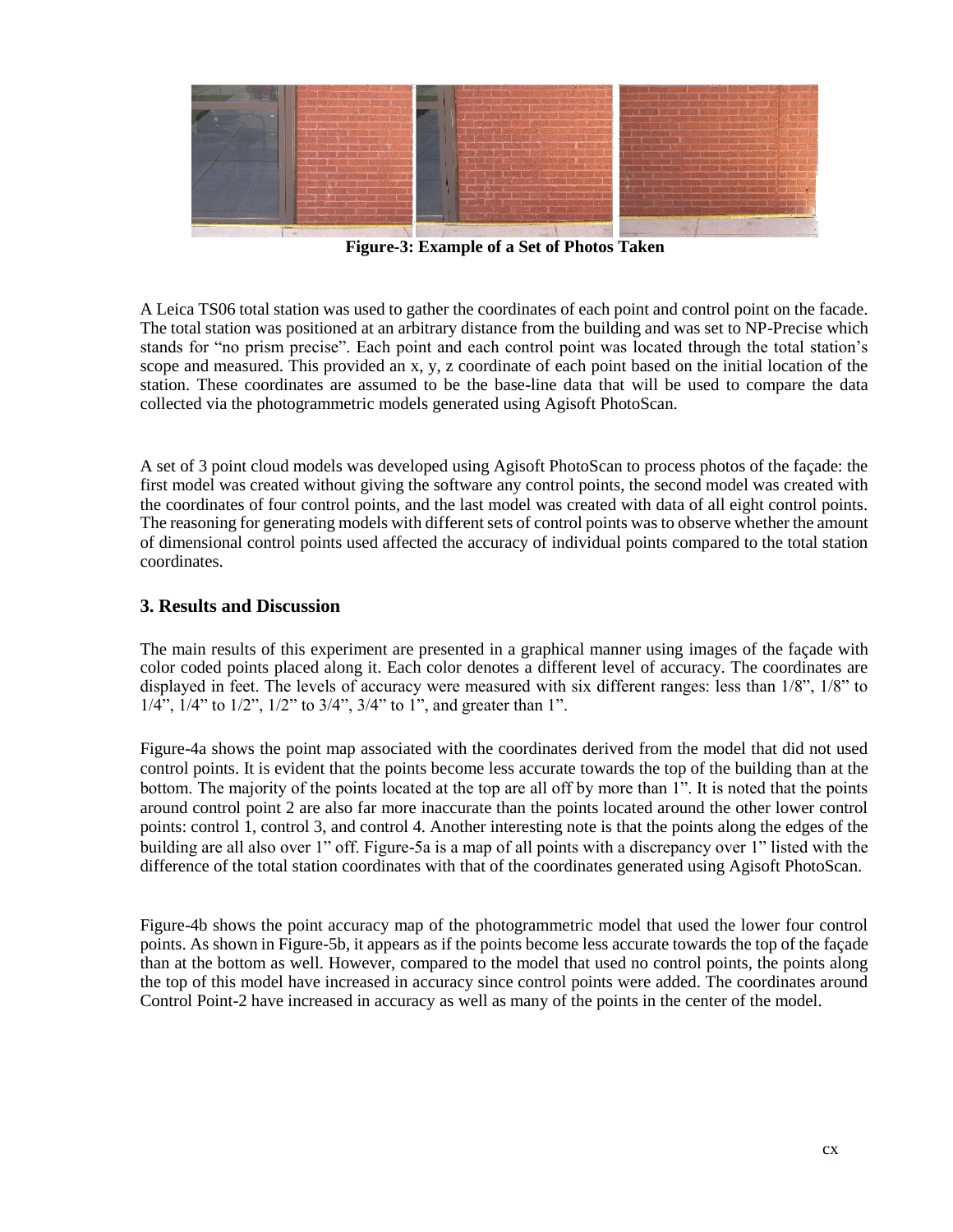

**4c: Used All 8 Control Points 4d: Color Code Legend**



### **Figure-4: Color-Coded Point Cloud Accuracy Maps of Photogrammetric Models with Various Number of Control Points**

The point cloud accuracy map of the third photogrammetric model that used all 8 control points is shown in Figure-4c. An interesting development occurred: it seems as if the points at the top of the model all have a discrepancy over 1" from the total station coordinates. This is contradictory of the coordinates generated from the model using only 4 control points. Control Point-2 has even become less accurate from the previous graphic (Figure-4b). However, one thing has remained constant throughout all of the sets of data which is the points located along the side of the building remain inaccurate with a discrepancy over 1". Figure-6c is a map of all points of the model with a discrepancy over 1" listed with the difference of the total station coordinates.

Table-1 shows the average error in X, Y and Z direction (absolute values) for all three photogrammetric models compared to the total station coordinates. When considering this data it is clear that the model generated using four control points is the most accurate on the plane of the curtain wall storefront.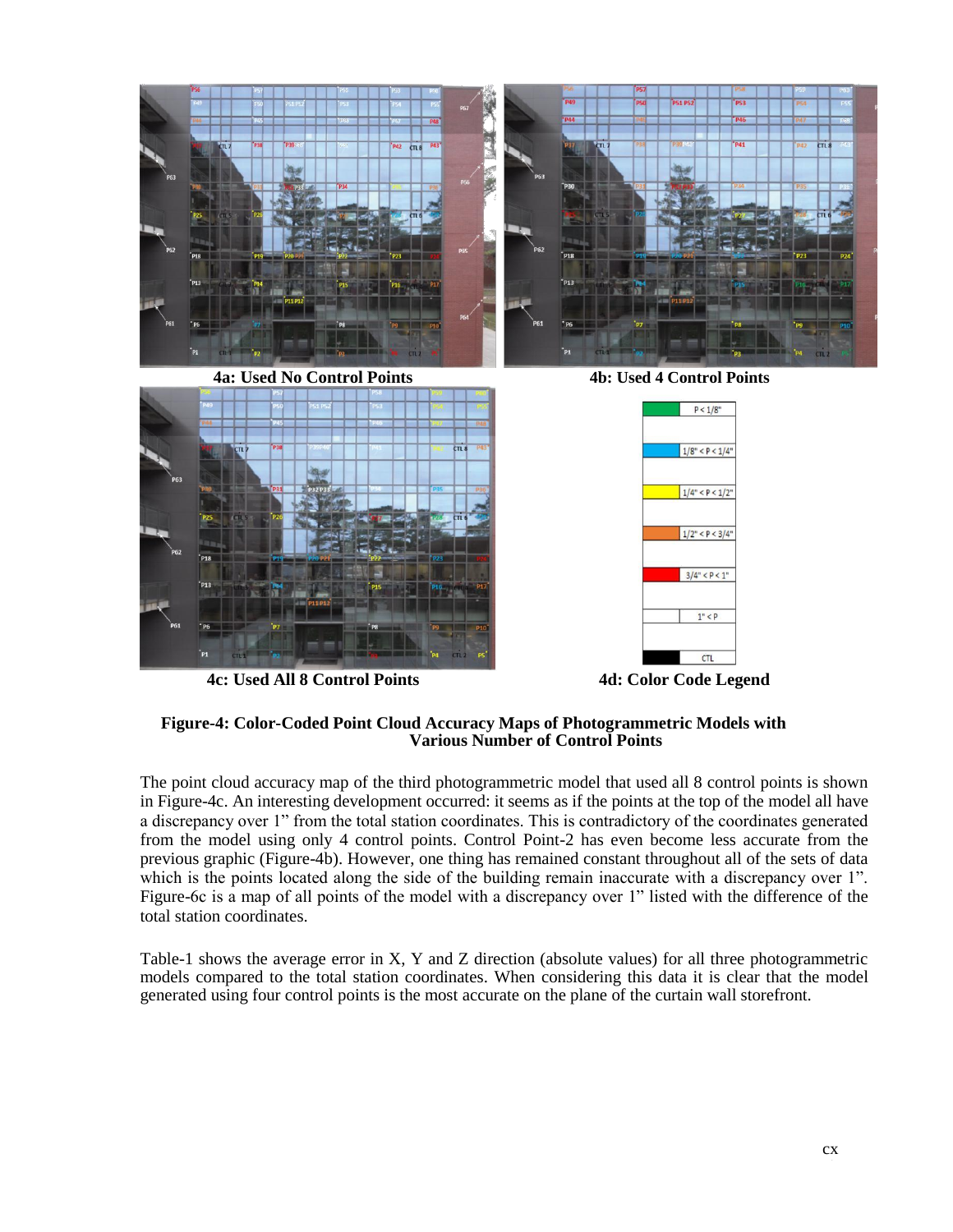

**5a: Point Discrepancies - No Control Point (in) 5b: Point Discrepancies - 4 Control Points (in)**



**5c: Point Discrepancies - 8 Control Points (inches) Figure-**

### **5: Point Discrepancies of Photogrammetric Models Table-**

| 1: Average Error of the Models |
|--------------------------------|
|--------------------------------|

| Photogrammetric Model | Avg. $\Delta x$ (in) | $\Delta$ v (in)<br>Avg | $\mathbf{z}$ (in)<br>Aνσ |
|-----------------------|----------------------|------------------------|--------------------------|
| Used No Control Point | 0.02                 |                        |                          |
| Used 4 Control Points | ).03                 | 01.0                   |                          |
| Used 8 Control Points |                      |                        |                          |

Most of the points at the top of the façade had an error greater than 1" before any control points were used. Points surrounding control point 2 also had a very low level of accuracy. Once the software was given the coordinates of the lower four control points both the points located at the top of the building and the points surrounding control point 2 became far more accurate, as shown in figure. Most of the top points all became accurate within 1" and the points surrounding control point 2 all became accurate within  $\frac{1}{2}$ ". There is a similarity between the first model and the second in that the points along the edge of the building suffered the most. In both models these points had an error greater than 1". Interestingly, once the model had been given 8 control point coordinates the total accuracy decreased - it is apparent that the top most points have decreased in accuracy with an error greater than 1" and the points surrounding control point 2 also decreased in accuracy to an error between  $\frac{1}{4}$  and  $\frac{1}{2}$ .

One of the most apparent reasons for inaccurate data is the distance a person is from the point being photographed. In every photogrammetric model generated the points located at the top of the building